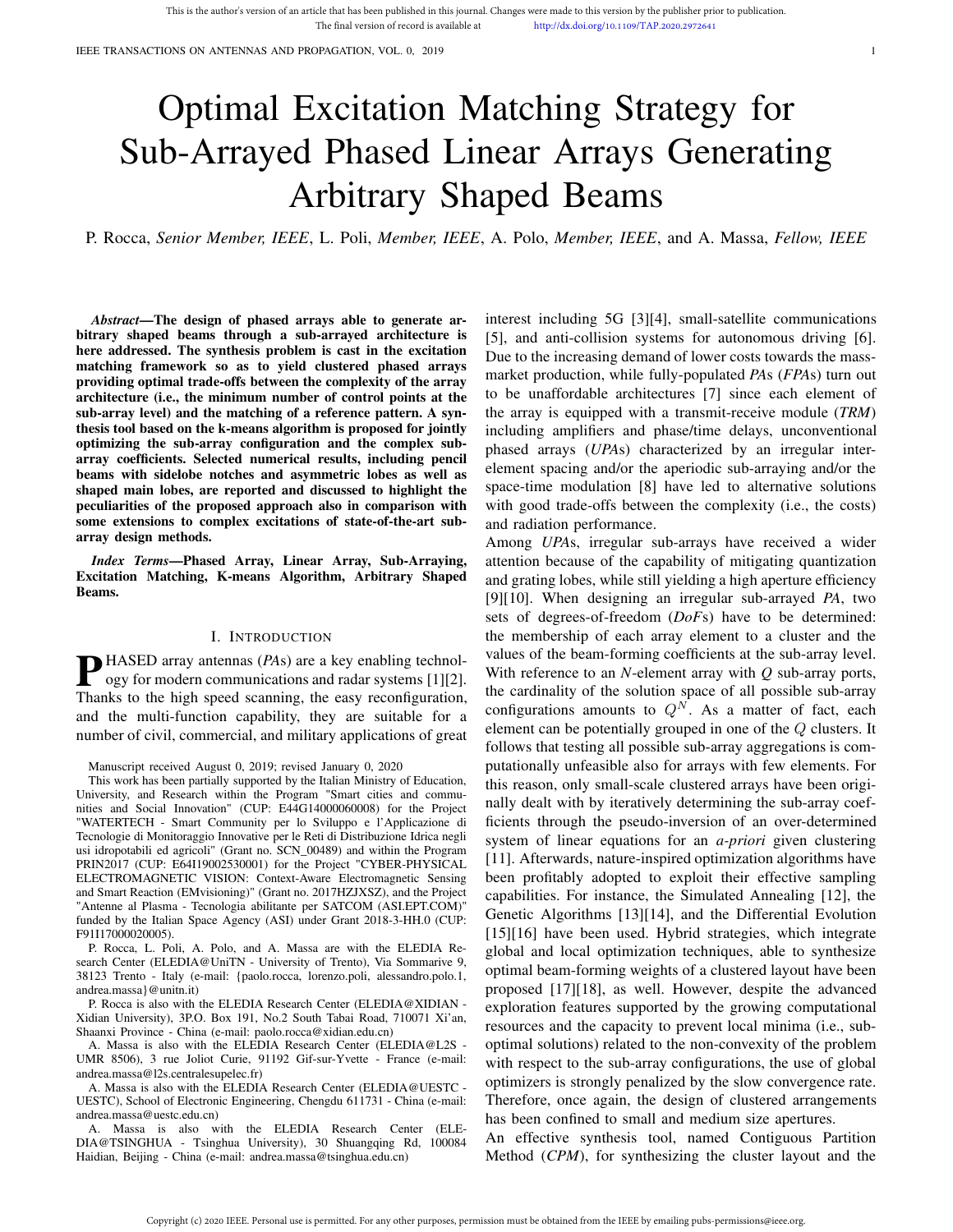corresponding sub-array coefficients also for large arrays has been proposed in [19]. By casting the clustered array design within the excitation-matching framework and exploiting the Fisher's grouping theory [20], the cardinality of the synthesis problem has been reduced to the size of the space of the socalled contiguous partitions [19] equal to the binomial  $\binom{N-1}{Q-1}$ . Thanks to a suitable representation of the solution space, first through a non-complete binary tree and then as a direct acyclic graph [21], where each path codes a feasible/contiguous partition, the design of large sub-arrayed arrays has been made affordable. Such an approach has been further improved in terms of efficiency and success rate in reaching the optimal solution [22] with a customized integration of an Ant Colony Optimization. Furthermore, the design of sub-array architectures supporting multiple patterns has been addressed [23], as well. In all these works, the *CPM* has been used to synthesize the sub-array amplitudes of *PA*s along with the clustering configuration. More recently, the approach has been extended to optimize the sub-array phases [24][25]. However, either amplitude or phase excitations have been considered so far*,* but never both quantities together. Indeed, although the *CPM* guarantees the minimum - in the least-square sense - matching of the set of ideal/reference (i.e., independent for each element) excitations, these latter must be real-valued so that they can be ordered along a line [20].

This work presents a novel and optimal strategy for designing sub-array *PA*s that goes beyond such a limitation to allow the excitation-matching, still optimal in the least-square sense, of complex-valued reference weights and, thus, to enable the synthesis of sub-arrays affording arbitrary-shaped beam patterns [26]-[28]. Towards this end, first two extensions of the real-valued *CPM* to complex coefficients are presented to highlight the key concept of contiguous partition as well as the limitations of its more simple customizations and the need of a more proper definition of contiguity in the complex plane. Then, the *k-means* algorithm is exploited for clustering the array elements, while the sub-array coefficients are analytically derived [19][25]. The main motivation of using the *k-means* procedure is that it is a natural consequence of the Fisher's theory [20] for two-dimensional/complex domains as well as the high convergence rate [29].

The remaining of the paper is organized as follows. The mathematical formulation of the clustered synthesis is reported in Sect. 2, where the proposed design technique is also described still within the excitation-matching framework. A representative numerical analysis is then (Sect. 3) carried out through the presentation and the discussion of a set of selected synthesis results concerned with sub-arrayed arrays generating pencil beams with sidelobe notches and asymmetric lobes as well as shaped main lobes. Eventually, some conclusions and final remarks are drawn (Sect. 4).

### II. MATHEMATICAL FORMULATION

Let us consider a linear array of  $N$  elements equally-spaced by d along the x-axis to be grouped into  $Q$  ( $Q < N$ ) sub- $\sum_{n=1}^{N} N_q = N$  (Fig. 1). For beam-forming purposes, each qarrays, each containing  $N_q$  ( $q = 1, ..., Q$ ) elements, so that th  $(q = 1, ..., Q)$  sub-array is fed by a *TRM* composed by an



Figure 1. Sketch of the sub-arrayed architecture with sub-array level only complex-valued excitations.

amplifier and a phase shifter providing a complex excitation  $I_q$  (Fig. 1). The mathematical expression of the array factor of the beam generated at sub-array level turns out to be

$$
AF(\theta) = \sum_{q=1}^{Q} I_q \sum_{n=1}^{N} \delta_{c_n q} e^{jk(n-1)d\sin\theta}
$$
 (1)

where  $I_q = \alpha_q e^{j\varphi_q}$ ,  $\alpha_q$  and  $\varphi_q$  being the amplitude and the phase coefficients of the q-th  $(q = 1, ..., Q)$  sub-array, respectively. Moreover,  $k = \frac{2\pi}{\lambda}$  is the wavenumber,  $\lambda$  being the wavelength,  $\theta$  is the angle measured from broadside, and  $\delta_{c_nq}$  is the Kronecker delta function equal to  $\delta_{c_nq} = 1$  if  $c_n = q$  and  $\delta_{c_nq} = 0$ , otherwise. The integer vector  $c =$  ${c_n \in \mathbb{N} \mid 1 \leq c_n \leq Q : n = 1, ..., N}$  univocally describes the membership of the *n*-th  $(n = 1, ..., N)$  array element to the  $q$ -th  $(q = 1, ..., Q)$  cluster.

According to this mathematical description, the synthesis problem at hand can be stated as follows:

*Sub-Arraying Synthesis Problem for Arbitrary Shaped Beams Generation* - Given a set of complex excitation coefficients,  $\{v_n; n = 1, ..., N\}$ , generating a reference arbitrary-shaped pattern

$$
AF^{ref}(\theta) = \sum_{n=1}^{N} v_n e^{jk(n-1)d\sin\theta},
$$
 (2)

determine the optimal clustering of the array elements into Q disjoint sub-arrays,  $\mathbf{c}^{opt}$  $e^{opt}$  = { $c_n^{opt}$ ; $n = 1, ..., N$ }, and the values of the complex-valued sub-array excitations,  $\mathbf{I}^{opt}$  $\mathcal{O}^{pt} = \{I^{opt}_q; q = 1, ..., Q\},$  so that the beam generated at sub-array level (1) is close as much as possible to the reference one (2).

Towards this aim, the synthesis problem is here reformulated as on optimization one in which the *DoF*s (i.e., the membership vector, c, and the sub-array level beam-forming excitation vector, I) are set to the values minimizing the following *pattern-matching* cost function

$$
\Phi\left(\mathbf{c},\,\mathbf{I}\right) = \frac{1}{\pi} \int_{\theta=-\pi/2}^{\pi/2} \left|AF^{ref}\left(\theta\right) - AF\left(\theta;\,\mathbf{c},\,\mathbf{I}\right)\right|^2 d\theta\,. \tag{3}
$$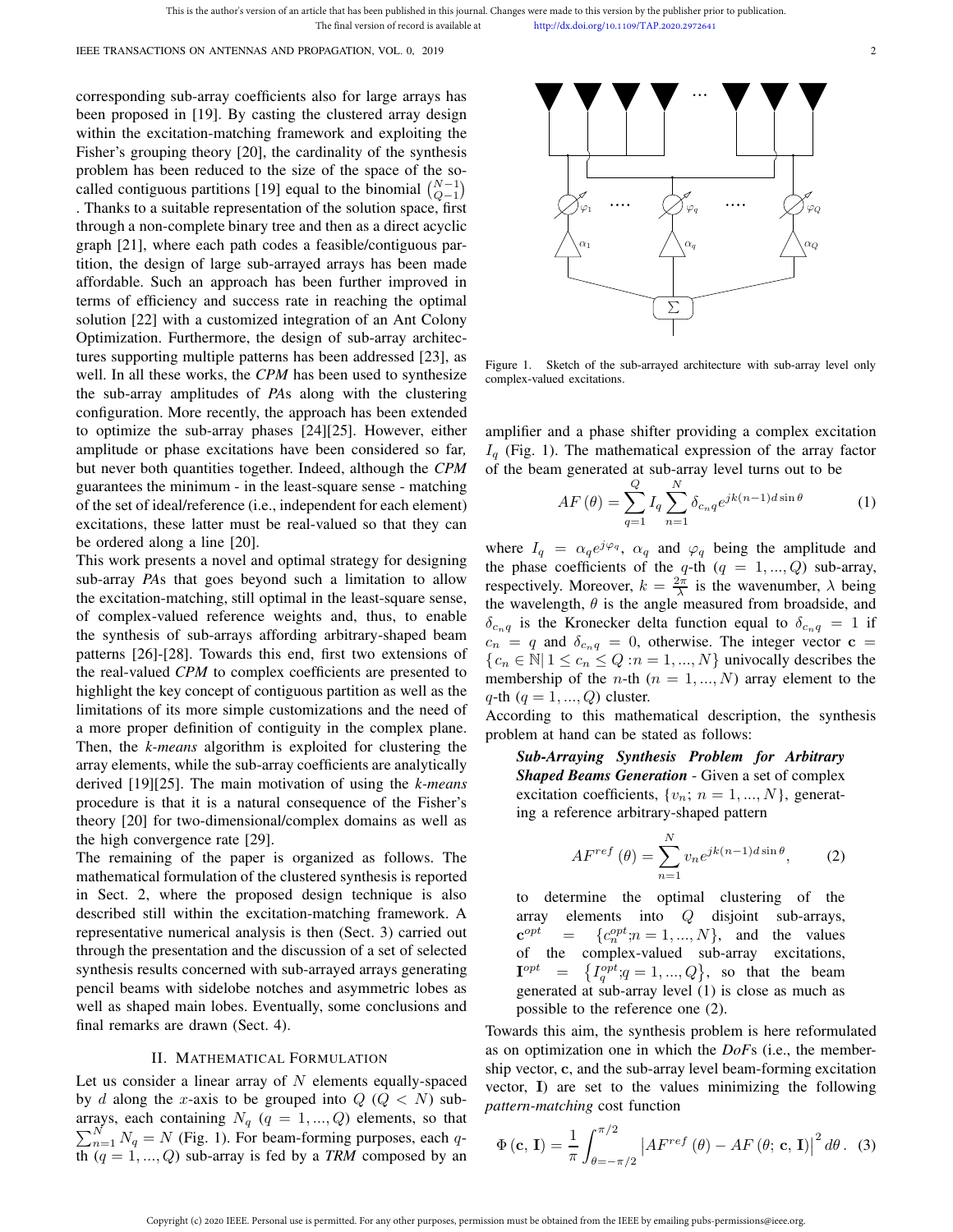

Figure 2. Reference excitations,  $\{v_n; n = 1, ..., N\}$ , (*a*) in the complex plain and (*b*) ordered on a list according to the *EA-CPM* and the *EP-CPM*.

By substituting (1) and (2) in (3), it follows that

$$
\Phi(\mathbf{c}, \mathbf{I}) = \frac{1}{\pi} \int_{\theta=-\pi/2}^{\pi/2} \left| \sum_{n=1}^{N} \left( v_n - \sum_{q=1}^{Q} \delta_{c_n q} I_q \right) \right| \times
$$
  
\n
$$
e^{jk(n-1)d \sin \theta} \Big|^{2} d\theta.
$$
\n(4)

Thus, it turns out that the optimization of (3) is equivalent to the minimization of the following *excitation-matching* cost function

$$
\Psi\left(\mathbf{c},\,\mathbf{I}\right) = \frac{1}{N} \sum_{n=1}^{N} \left| v_n - \sum_{q=1}^{Q} \delta_{c_n q} I_q \right|^2 \tag{5}
$$

since all the remaining terms in (4) are function of neither c nor I. It is worth pointing out that (5) is a typical example of an over-determined problem with  $N$  (complex) values to be approximated, in the least-square sense, by  $Q$  ( $Q < N$ ) ones. On the other hand, let us notice that the optimal value of the  $q$ th  $(q = 1, ..., Q)$  sub-array coefficient,  $I_q$ , for a fixed clustering configuration c that minimizes (5) is the arithmetic mean of the reference excitations of the elements belonging to the same q-th  $(q = 1, ..., Q)$  cluster of the sub-arrayed architecture:

$$
I_q\left(\mathbf{c}\right) = \frac{\sum_{n=1}^{N} \delta_{c_n q} v_n}{N_q}.\tag{6}
$$

As a consequence, the synthesis can be performed by only looking for the best clustering configuration,  $e^{opt}$  ( $e^{opt} \triangleq$  $arg \{min_{\mathbf{c}} [\Psi(\mathbf{c}, \mathbf{I})]\},$  since the sub-array weights come out as a free by product through (6) (i.e.,  $\Psi(\mathbf{c}, \mathbf{I}) \to \Psi(\mathbf{c})$ ).

As for the minimization of  $\Psi(\mathbf{c})$ , two methodological approaches are presented in the following. The former (Sect. *2.A*) is the most simple extension of the *CPM*-based approaches presented in [19] and [25], while the latter (Sect. *2.B*) is based on the generalization of the contiguity concept in clustering to the *2D* complex excitation plane.

# *A. Complex-Extended CPM (E-CPM)*

The extended *CPM* lies within the Fisher's grouping theory [20] and it requires the creation of an ordered list of (real) values. Once the list is defined, the Border Element Method (*BEM*), which has been proposed in [19] and further used in [25], is exploited for efficiently sampling the solution space of the possible clustering configurations (i.e., the contiguous partitions of the list of reference excitations). More specifically, the *E-CPM* works as follows:

• Step 0 - Ordered-list Creation - Given the set of N complex values of the reference vector  $\mathbf{v} = \{v_n;$  $n = 1, ..., N$  [Fig. 2(*a*)], define the real-valued list  $\mathbf{L} = \{l_n; n = 1, ..., N\}$  by ordering the reference excitations according to their magnitude (i.e.,  $l_1 = \min_n \{|v_n|\}$ and  $l_N = \max_n \{|v_n|\}$  [19]. If two (e.g., the mth and the p-th elements, being  $m, p \in [1, N]$  and  $m < p$ ) or more elements have the same magnitude, then order them according to their phase values (i.e.,  $l_m = \min \{\angle v_m; \angle v_p\}$  and  $l_{m+1} = \max \{\angle v_m; \angle v_p\}$ subject to  $|v_m| = |v_p|$  [Fig. 2(*b*)].

Alternatively, unlike the previous amplitude-ordered version of the *E-CPM* (namely, the *EA-CPM*), the phaseordered *E-CPM* (*EP-CPM*) defines the list L by ordering the coefficients according to their phase (i.e.,  $l_1 = \min_n {\{\angle v_n\}}$  and  $l_N = \max_n {\{\angle v_n\}}$  [25], while they are ranked according to their magnitudes when the phase values are identical (i.e.,  $l_m = \min \{|v_m|; |v_p|\}$ and  $l_{m+1} = \max\{|v_m|; |v_p|\}$  subject to  $\angle v_m = \angle v_p$ [Fig. 2(*b*)];

- Step  $1$  Initialization Once L is defined, set the initial sub-array configuration,  $c^{(t)}$   $(t = 0, t$  being the iteration index), by randomly selecting  $Q-1$  cut points among the  $N - 1$  admissible ones among the N sorted coefficients  $\{\ell_n; n = 1, ..., N\};$
- Step 2 *BEM*-Based Solution-Space Sampling Execute the following steps:
	- Step 2.1 Sub-Array Coefficients Definition For the t-th trial sub-array configuration,  $c^{(t)}$ , compute the optimal sub-array excitations  $I^{(t)}$  through (6);
	- Step 2.2 Cost Function Evaluation Compute the distance between the Q sub-array coefficients and the  $N$  reference ones by evaluating the excitation matching metric  $\Psi^{(t)} = \Psi(\mathbf{c}^{(t)})$  (5);
	- Step 2.3 Solution Update Compare the current excitation-matching value  $\Psi^{(t)}$  with the best cost function value found so far,  $\Psi_{opt}^{(t-1)}$  ( $\Psi_{opt}^{(t-1)} \triangleq$  $\min_{h=0,...,t-1} {\{\Psi^{(h)}\}}$ . If  $\Psi^{(t)} < \Psi_{opt}^{(t-1)}$ , then set  $\Psi_{opt}^{(t)} = \Psi^{(t)}$  and update the current best clustering and the corresponding excitation vector:  $\mathbf{c}_{opt}^{(t)} \leftarrow \mathbf{c}^{(t)}$ and  $\mathbf{I}_{opt}^{(t)} \leftarrow \mathbf{I}^{(t)}$ ;
	- Step 2.4 Convergence Check Stop and go to Step 3 if the maximum number of iterations  $T_{max}$  has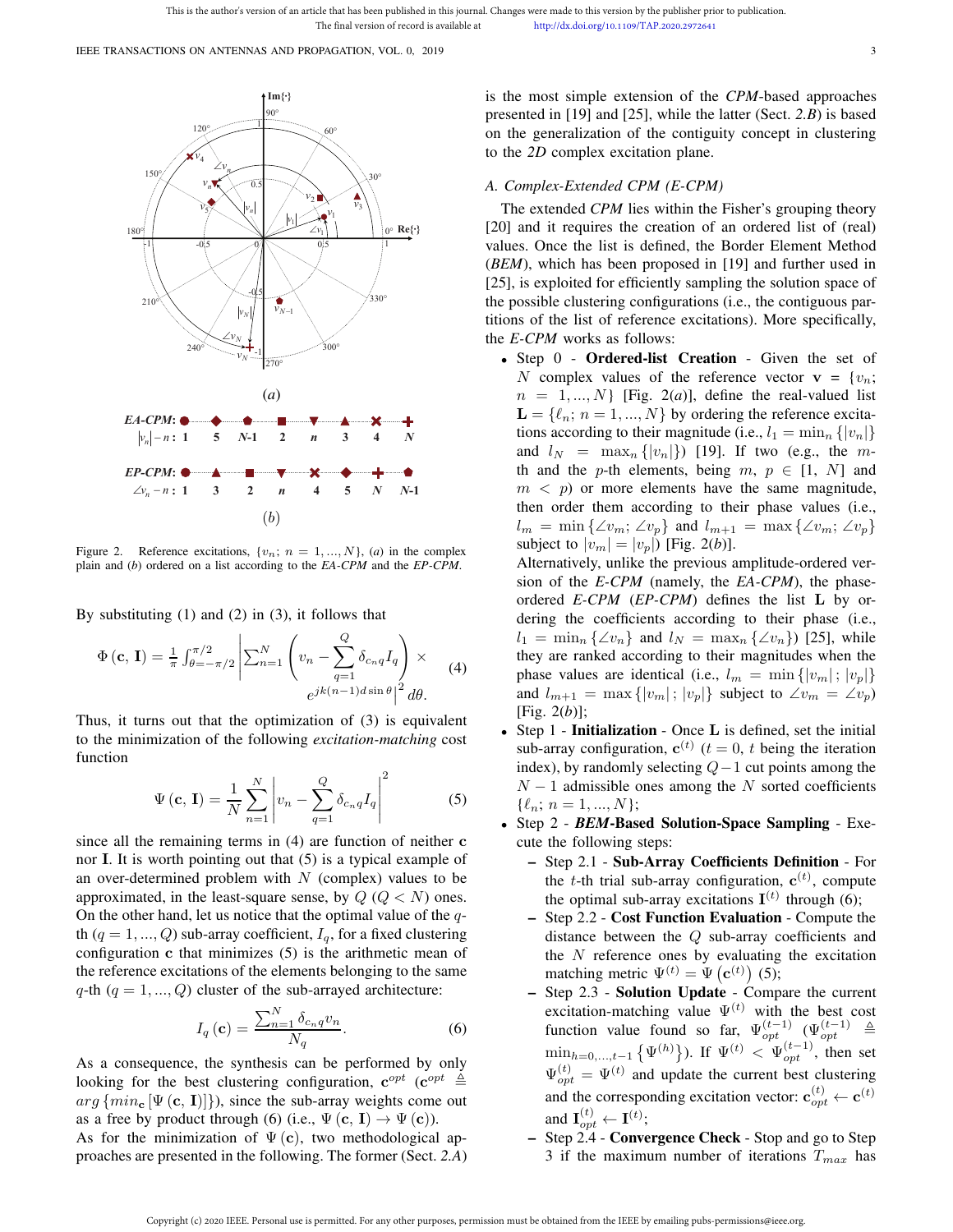IEEE TRANSACTIONS ON ANTENNAS AND PROPAGATION, VOL. 0, 2019 4



Figure 3. Diagrams related to (*a*) Step 2.1 - Distance Computation, (*b*) Step 2.2 - Element Clustering, and (*c*) Step 2.3 - Centroids Update of the *KMM*.

been reached ( $t \geq T_{max}$ ) or the stationary condition

$$
\frac{\left|T_{stat}\Psi_{opt}^{(t-1)} - \sum_{h=2}^{T_{stat}+1} \Psi_{opt}^{(t-h)}\right|}{\Psi_{opt}^{(t)}} \le \eta \qquad (7)
$$

holds true,  $T_{stat}$  and  $\eta$  being user-defined parameters setting the number of iterations of the window for checking the stationary condition (7) and the minimum threshold for the decrease of the optimal value of the cost function, respectively. Otherwise, go to Step 2.5;

- Step 2.5 Sub-Array Configuration Update Update the iteration index  $(t \leftarrow t + 1)$  and define the new sub-array configuration,  $\mathbf{c}^{(t)}$ , by changing the position of at least one of the  $Q-1$  cut points of the previous sub-array partitioning,  $c^{(t-1)}$ , according to the *BEM* procedure [19]. Then, go to Step 2.1;
- Step 3 Sub-Arrayed Array Design Set  $\mathbf{c}^{opt} = \mathbf{c}_{opt}^{(t)}$ and  $\mathbf{I}^{opt} = \mathbf{I}_{opt}^{(t)}$ .

Although benefiting from the outcomes of the Fisher's grouping theory [20] and the effectiveness of the *BEM*, the *E-CPM* is a sub-optimal method since it casts the original complexvalued clustering problem into a real-valued one. In other words, ordering a set of complex values in terms of their amplitudes/phases is equivalent to project the corresponding representative points from a plane to a line, thus reducing the dimensionality (cardinality) of the solution space, , but also introducing an approximation. In order to fully deal with the *2D* nature of the clustering problem at hand, still keeping the principles of the Fisher's grouping theory, a second innovative method based on a customization of the *k-means* algorithm is described hereinafter (Sect. *2.B*).

## *B. K-Means Method (KMM)*

The minimization of the excitation matching metric (5), which is obtained with the association of  $N$  array elements to Q sub-arrays and the computation of the corresponding subarray *centroids* through (6), can be mathematically classified as an unsupervised learning problem of divisive clustering [30] where a *2D* complex space of representative solution points has to be partitioned into Q regions. Towards this end, the *kmeans* algorithm is here customized according to the following procedural steps:

- Step 1 Centroids Initialization Initialize the centroids  $I<sup>(t)</sup>$  ( $t = 0$ ,  $t$  being the iteration index) to  $Q$  randomlychosen complex-valued reference excitations among the *N* available ones,  $\{v_n; n = 1, ..., N\}$  [Fig. 3(*a*)];
- Step 2 **KMM-Based Solution-Space Sampling** Execute the following steps:
	- Step 2.1 *-* Distance Computation For each nth  $(n = 1, ..., N)$  reference coefficient, compute the Euclidean distance,  $\gamma_{nq}^{(t)}$ , from the q-th ( $q = 1, ..., Q$ ) centroid of the set  $I^{(t)}$ ,  $I^{(t)}_q$  [Fig. 3(*a*)]:

$$
\gamma_{nq}^{(t)} = \left\| v_n - I_q^{(t)} \right\| =
$$

$$
\left[ \left( Re \left\{ v_n \right\} - Re \left\{ I_q^{(t)} \right\} \right)^2 - \left( Re \left\{ v_n \right\} - Im \left\{ I_q^{(t)} \right\} \right)^2 \right]^{\frac{1}{2}}
$$
(8)

 $Re\{\cdot\}$  and  $Im\{\cdot\}$  being the real and the imaginary parts, respectively;

– Step 2.2 *-* Element Clustering - Associate each nth  $(n = 1, ..., N)$  array element to the q-th  $(q =$  $1, ..., Q$ ) cluster (i.e.,  $c_n^{(t)} = q$ ) whose centroid has the minimum distance (8)

$$
q = arg \left\{ min_{j \in [1, Q]} \left[ \left\| v_n - I_j^{(t)} \right\| \right] \right\} \tag{9}
$$

to create the *t*-th sub-array membership vector  $\mathbf{c}^{(t)}$ [Fig. 3(*b*)];

- Step 2.3 Centroids Update Update the iteration index  $(t \leftarrow t + 1)$  and compute the optimal (in the least-square sense) sub-array centroid vector  $I^{(t)}$ related to the clustering arrangement  $c^{(t-1)}$  with (6) [Fig. 3(*c*)];
- Step 2.4 Convergence Check Stop and go to Step 3 if the maximum number of iterations  $T_{max}$ has been reached  $(t \geq T_{max})$  or  $\mathbf{I}^{(t)} = \mathbf{I}^{(t-1)}$ . Otherwise, go to Step 2.1;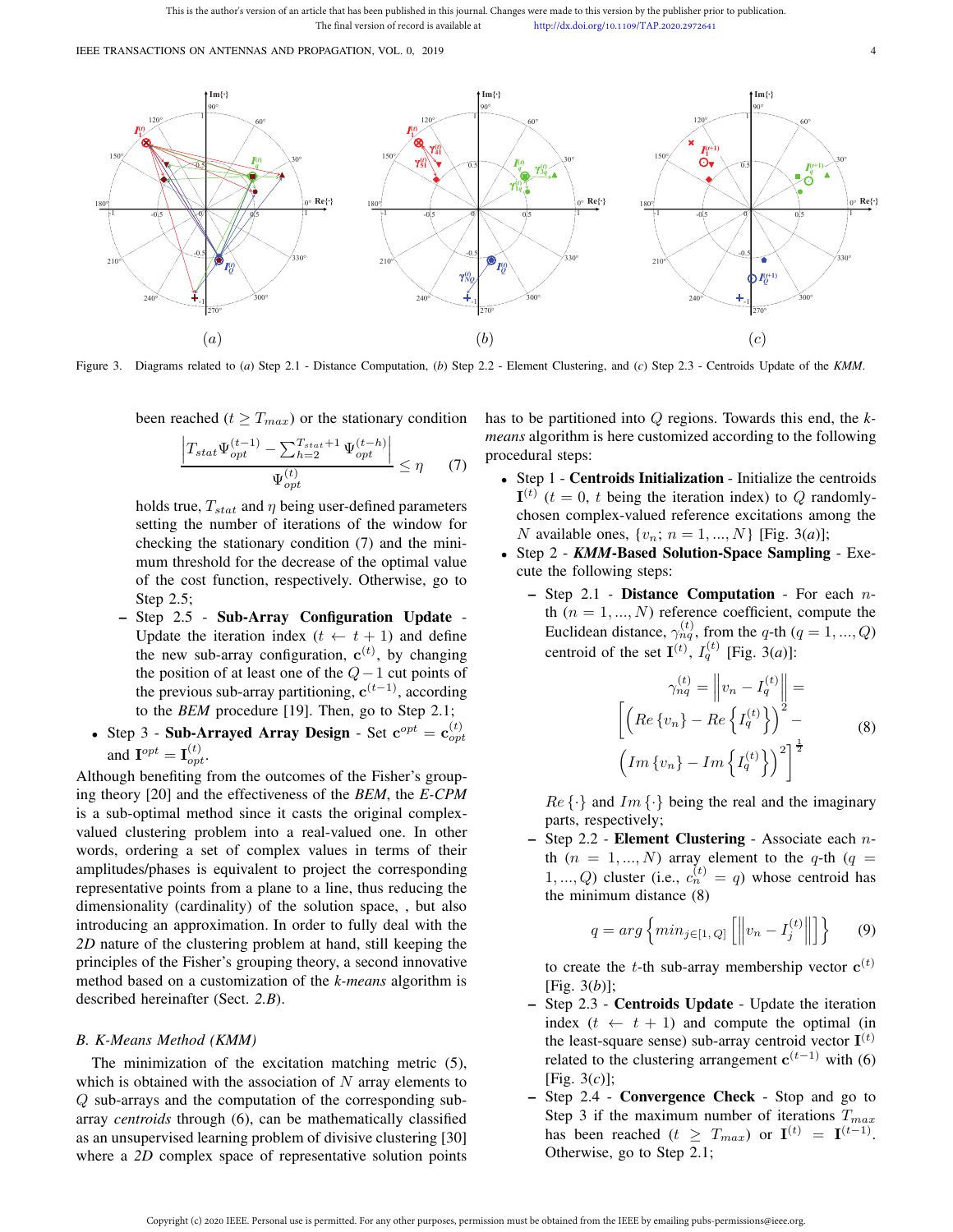This is the author's version of an article that has been published in this journal. Changes were made to this version by the publisher prior to publication The final version of record is available at http://dx.doi.org/10.1109/TAP.2020.2972641

IEEE TRANSACTIONS ON ANTENNAS AND PROPAGATION, VOL. 0, 2019 **55 SEPTEMBER 10 AU 100 SEPTEMBER** 



Figure 4. *Asymmetric Sidelobes Pencil Beam Pattern* ( $N = 16$ ,  $d = 0.5\lambda$ ,  $Q = 4$ ) - Plot of the (*a*) power pattern, (*b*) the excitation amplitudes, and (*c*) the excitation phases of the *KMM* sub-arrayed solution at the iterations  $t = \{0, 1, 3, 5\}$  along with the reference ones.

# • Step 3 - Sub-Arrayed Array Design - Set  $\mathbf{c}^{opt} = \mathbf{c}^{(t)}$ and  $\mathbf{I}^{opt} = \mathbf{I}^{(t)}$ .

It is worth pointing out that the execution of the steps from Step 2.1 up to Step 2.3 is equivalent to the minimization of the excitation matching metric, which turns out to be implicitly performed, without  $(5)$  being explicitly evaluated at each t-th iteration.

## III. NUMERICAL RESULTS

Representative results are presented and discussed in this Section to analyze the behavior of the proposed complexvalued clustering method and to assess its performance also in comparison with the *E-CPM*.

The first example deals with the design of a sub-arrayed array with  $N = 16$ ,  $d = \frac{\lambda}{2}$ , and  $Q = 4$  radiating a pattern close as much as possible to the reference one shown in Fig. 4(*a*) and characterized by asymmetric sidelobes. More in detail, the reference pattern has monotonically decreasing sidelobes on one side of the main beam  $(0 < u \leq 1, u = \sin \theta)$ from a level of  $-20$  [dB] down to  $-30$  [dB] along the endfire direction [Fig. 4(*a*)]. On the other side ( $-1 \le u < 0$ ),



Figure 5. *Asymmetric Sidelobes Pencil Beam Pattern* (N = 16, d = 0.5λ,  $Q = 4$ ) - Representation of  $(a)$ - $(d)$  the reference,  $\{v_n; n = 1, ..., N\}$ , and the *KMM* sub-array,  $\{I_q^{(t)}; q = 1, ..., Q\}$ , excitations in the complex plane and  $(e)$ -(*h*) layout of the *KMM* clustered array at (*a*)(*e*) the initialization ( $t = 0$ ),  $(b)(f)$  the first iteration  $(t = 1)$ ,  $(c)(g)$  the third iteration  $(t = 3)$ , and  $(d)(h)$ the final iteration ( $t = 5$ ).

a sidelobe depression of 10 [dB] with respect to a sidelobe level (*SLL*) of −20 [dB] is present within the angular range  $-0.6 \le u \le -0.4$  [Fig. 4(*a*)]. The reference set of excitations, v, has been computed by means of a Convex Programming optimization technique [31] and it is indicated with crosses  $\times$ in the polar plots of Figs.  $5(a)$ - $5(d)$ , while Figures  $4(b)$ - $4(c)$ show the corresponding amplitudes and phases, respectively. Since the *KMM* is a local/deterministic searching method, its performance depends on the initialization, thus a set of  $R = 50$ independent runs has been executed by considering different starting solutions. The evolution of the  $Q$  sub-array excitations for a representative run converging to the median value of the excitation matching metric  $(5)$  among the R executions is shown in Fig. 5. More specifically, the circles indicate the values of the Q clustered excitations, while the crosses with the same color denote the reference weights used in (6) for the computation of the corresponding q-th  $(q = 1, ..., Q)$  centroid  $I_q^{(t)}$  at the initial [ $t = 0$  - Fig. 5(*a*)], the convergence [ $t = 5$ - Fig. 5(*d*)], and two intermediate  $[t = 1$  - Fig. 5(*b*);  $t = 3$  -Fig. 5(*c*)] iterations. Moreover, the memberships of the array elements, which is coded into the vector  $c^{(t)}$ , at the iterations  $t = \{0, 1, 3, 5\}$  are shown in Figs. 5(*e*)-(*h*). According to the *KMM* implementation described in Sect. II*.B*, the centroids (i.e., the coefficients) of the  $Q$  sub-arrays are randomly chosen at the initial iteration  $(t = 0)$  among the reference excitations.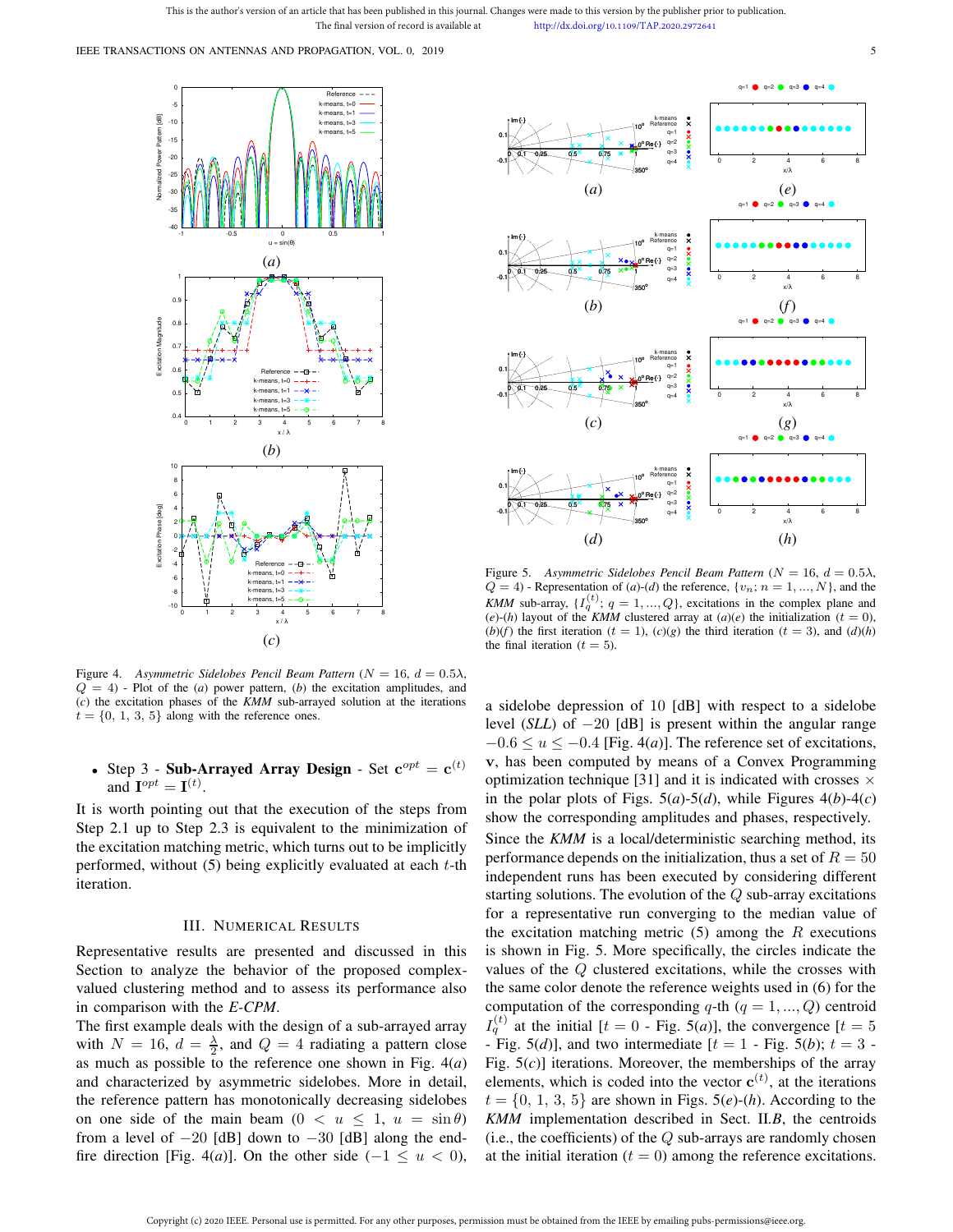This is the author's version of an article that has been published in this journal. Changes were made to this version by the publisher prior to publication. The final version of record is available at http://dx.doi.org/10.1109/TAP.2020.2972641

IEEE TRANSACTIONS ON ANTENNAS AND PROPAGATION, VOL. 0, 2019 6



Figure 8. Cosecant-Squared Beam Pattern  $(N = 17, d = 0.5\lambda, Q = 12)$  - Representation of  $(a)-(c)$  the reference,  $\{v_n; n = 1, ..., N\}$ , and the sub-array,  $\{I_q^{(t)}; q = 1, ..., Q\}$ , excitations in the complex plane and  $(d)$ - $(f)$  layouts of the clustered arrays synthesized with the  $(a)(d)$  KMM,  $(b)(e)$  EA-CPM, and  $(c)(f)$ *EP-CPM*.



 $10^{0}$ EA-CPM (overall) EP-CPM (overall EA-CPM (best) EP-CPM (best) 10-1 k-means (best) Excitation Matching, Ψ Excitation Matching,  $10^{-2}$  $10^{-3}$ 10-4 0 500 1000 1500 2000 2500 3000 3500 4000 4500 Solution Index

Figure 6. *Asymmetric Sidelobes Pencil Beam Pattern* (*KMM*; N = 16,  $d = 0.5\lambda$ ,  $Q = 4$ ) - Behavior of the excitation matching,  $\Psi^{(t)}$ , and the pattern matching,  $\Phi^{(t)}$ , metrics versus the iteration index, t.

Figure 7. *Cosecant-Squared Beam Pattern* ( $N = 17$ ,  $d = 0.5\lambda$ ,  $Q = 12$ ) - Excitation matching values for the whole set of admissible solutions of the *EA-CPM* and the *EP-CPM* methods along with the optimal ones from the *KMM*, the *EA-CPM*, and the *EP-CPM*.

In this run, for instance, they have been set to  $I_1^{(0)} = v_8$ ,  $I_2^{(0)} =$  $v_7$ ,  $I_3^{(0)} = v_{10}$ , and  $I_4^{(0)} = v_6$  [Fig. 5(*a*)]. After associating each n-th ( $n = 1, ..., N$ ) reference excitation to the closer qth  $(q = 1, ..., Q)$  centroid (Step 2.2) [Fig. 5(*a*)], the sub-array configuration turns out to be as in Fig.  $5(e)$ , then the subarray excitations are updated  $(t = 1)$  through (6). The new positions of the centroids in the complex plane are shown in Fig. 5(*b*) and the corresponding clustering is given in Fig. 5(f). The clustering process stops after  $t = 5$  iterations when the stationary condition  $I^{(t)} = I^{(t-1)}$  is reached. The optimal values of the sub-array excitations and the final clustering are shown in Fig. 5(*d*) and Fig. 5(*h*), respectively.

While the iterative procedure minimizes the excitation matching cost function (5), the beam generated at sub-array level better and better approximates the reference one as shown by the plots of the synthesized power patterns,  $PP^{(t)}(\theta)$  $(PP(\theta) \triangleq |AF(\theta)|^2)$  and of the reference one,  $PP^{ref}(\theta)$ ,

in Fig. 4(*a*). The same holds true for the corresponding subarray amplitude [Fig. 4(*b*)] and phase [Fig. 4(*c*)] excitations. This behavior is also quantitatively highlighted in Fig. 6 since both the excitation matching  $\Psi^{(t)}$  and the pattern matching  $\Phi^{(t)}$  indexes monotonically decrease with the iteration thus confirming the effectiveness of the proposed method.

The second example is mainly devoted to perform a first comparison of the *KMM* with the *E-CPM* when synthesizing a shaped beam. Towards this end, the cosecant-squared pattern published in [32] has been selected as reference (see "*Reference*" in Fig. 9). It has been generated by a fullypopulated array of  $N = 17$  elements equally-spaced by  $d = \frac{\lambda}{2}$ and it exhibits a sidelobe level equal to  $SLL^{ref} = -27.7$ [dB]. The clustered array to be designed is supposed to have  $Q = 12$  sub-arrays, that is 30% saving of *TRM*s with respect to the fully-populated architecture. For comparison purposes, the best result from the *KMM*, reached 28% times within  $R = 50$  independent runs, is considered along with the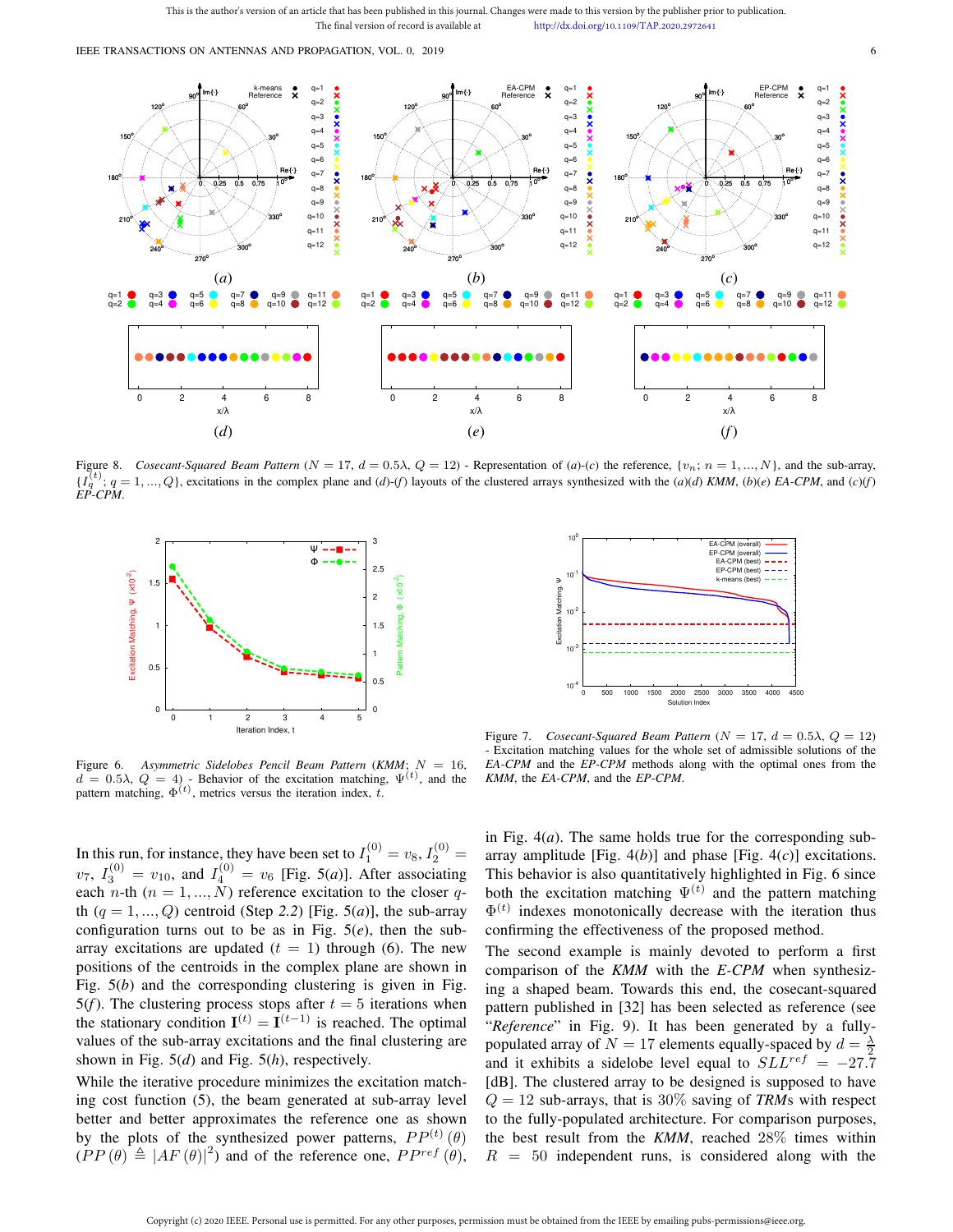IEEE TRANSACTIONS ON ANTENNAS AND PROPAGATION, VOL. 0, 2019 **7** 



Figure 11. *Flat-top Pattern* ( $N = 32$ ,  $d = 0.5\lambda$ ,  $Q = 24$ ) - Representation of (*a*)-(*c*) the reference, { $v_n$ ;  $n = 1, ..., N$ }, and the sub-array, { $I_q^{(t)}$ ;  $q = 1, \ldots, Q$ , excitations in the complex plane and  $(d)-(f)$  layouts of the clustered arrays synthesized with the  $(a)(d)$  *KMM*,  $(b)(e)$  *EA-CPM*, and  $(c)(f)$ *EP-CPM*.



Figure 9. *Cosecant-Squared Beam Pattern* ( $N = 17$ ,  $d = 0.5\lambda$ ,  $Q = 12$ ) -Power pattern of the clustered arrays synthesized with the *KMM*, the *EA-CPM*, and the *EP-CPM* together with the reference one.

optimal solutions of the *EA-CPM* and the *EP-CPM*. Indeed, the size of the solution space of the *CPM* being equal to  $\binom{N-1}{Q-1} = 4368$  contiguous partitions, all the admissible *CPM* solutions can be exhaustively generated, then the optimal one can be found by means of a simple enumerative procedure. The values of the excitation matching index (5) for every *CPM*based solution, ordered from the worst (i.e.,  $\Psi|_{EA-CPM}^{worst} =$ 1.11 × 10<sup>-1</sup> and  $\Psi$ <sub>*EP-CPM*</sub> = 1.32 × 10<sup>-1</sup>) to the best (i.e.,  $\Psi$ ] $_{EA-CPM}^{best} = 4.69 \times 10^{-3}$  and  $\Psi$ ] $_{EP-CPM}^{best} = 1.42 \times 10^{-3}$ ) ones, are given in Fig. 7. On the same plot, the excitation matching value of the best synthesized *KMM* design (i.e.,  $\Psi_{KMM}^{best} = 8.01 \times 10^{-4}$  is reported, as well. As it can be observed, the *KMM* outperforms all other methods since it reaches a solution with the minimum excitation matching value (Fig. 7). Moreover, it is worthwhile to highlight that such a *KMM* clustered arrangement [Figs. 8(*a*) and 8(*d*)] does not coincide with any of the contiguous partitions of the list of the sorted (amplitude/phase) reference excitations of the *EA-CPM* [Figs. 8(*b*) and 8(*e*)] or the *EP-CPM* [Figs. 8(*c*) and 8(*f*)].

For completeness, Figure 9 shows the reference power pattern,



Figure 10. *Flat-top Pattern* ( $N = 32$ ,  $d = 0.5\lambda$ ,  $12 \le Q \le 28$ ) - Plot of the (*a*) power pattern of the sub-arrayed solutions synthesized with the *KMM*, the *EA-CPM*, and the *EP-CPM* methods when  $Q = 24$  along with the reference one and (*b*) behavior of the excitation matching error,  $\Psi^{opt}$ , of the synthesized solutions versus the number of sub-arrays, Q.

 $PP^{ref}(\theta)$ , and those synthesized at sub-array level with the *KMM*,  $PP^{KMM}(\theta)$ , and the two *CPM*-based implementations [i.e.,  $PP^{EA-CPM}(\theta)$  and  $PP^{EP-CPM}(\theta)$ ]. As expected from the values of the excitation matching index in Fig. 7, the *KMM* and the *EP-CPM* approximate the reference pattern better than the *EA-CPM*. For instance, the shape of the main lobe as well as the ripples of the secondary lobes are closer to the reference.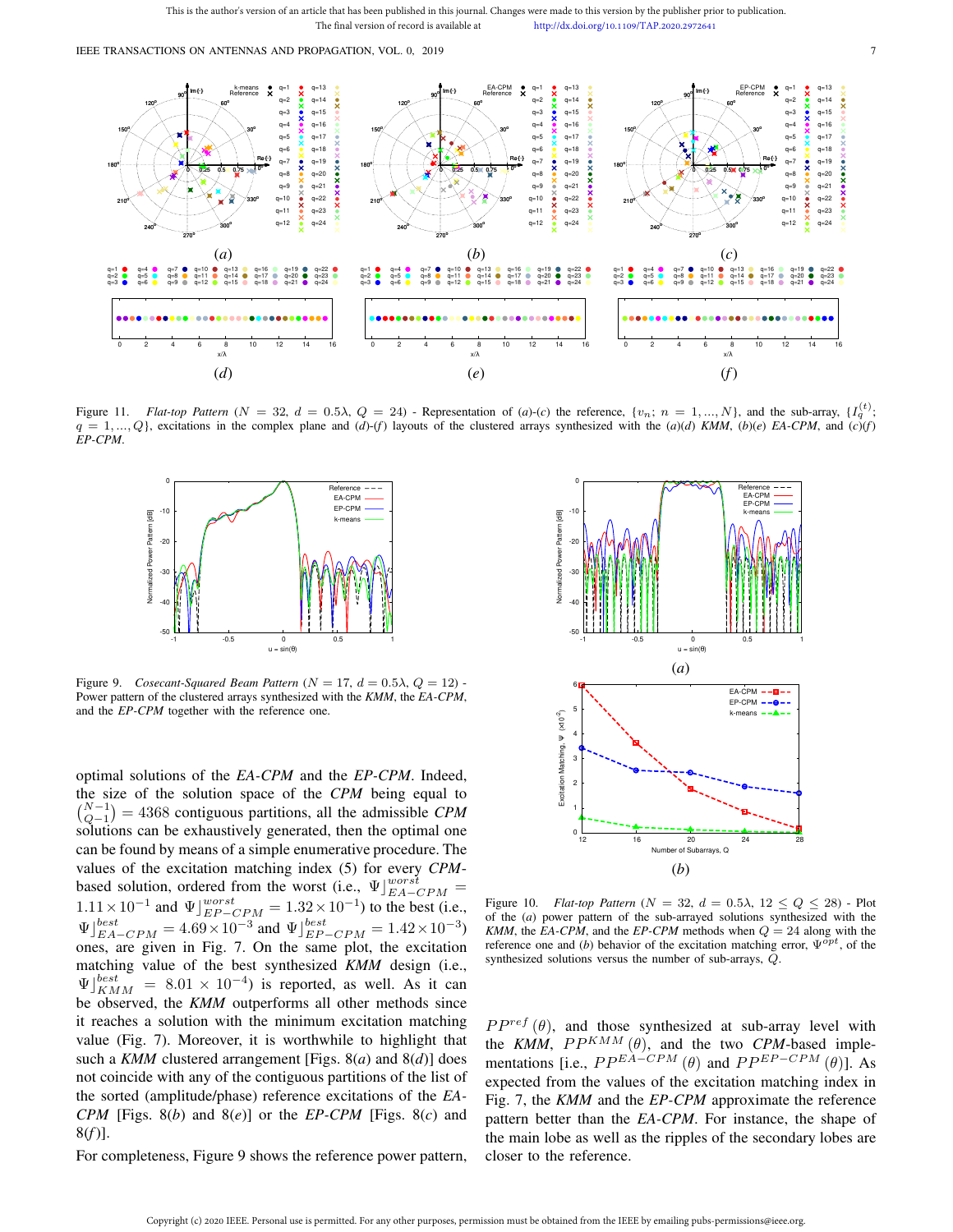This is the author's version of an article that has been published in this journal. Changes were made to this version by the publisher prior to publication The final version of record is available at http://dx.doi.org/10.1109/TAP.2020.2972641

IEEE TRANSACTIONS ON ANTENNAS AND PROPAGATION, VOL. 0, 2019 8



Figure 12. *Steered Pencil Beam Pattern* ( $d = 0.5\lambda$ ,  $Q = N/2$ ,  $\theta_0 = -10$ [deg]) - Plot of the (*a*)(*b*) power pattern of the clustered solutions together with the reference ones, representation of  $(c)(d)$  the reference,  $\{v_n; n = 1, ..., N\}$ , and the sub-array,  $\{I_q^{(t)}; q = 1, ..., Q\}$ , excitations in the complex plane, and  $(e)(f)$  layouts of the clustered arrays synthesized with the *KMM* when  $(a)(c)(e)$  $N = 16$  and  $(b)(d)(f)$   $N = 64$ .

The third example is concerned with a synthesis problem of higher complexity for which the exhaustive evaluation of all possible contiguous partitions is unfeasible. As a matter of fact,  $\binom{N-1}{Q-1} = 84672315$  when  $Q = 12$  and, thus, the *CPM* exploits the *BEM* for the solution space sampling. More in detail, a fully-populated array of  $N = 32 \frac{\lambda}{2}$ -spaced elements radiating a flat-top beam pattern with  $SLL^{ref} = -25.0$  [dB] and having maximum main lobe ripples equal to 0.5 [dB] has been taken into account ["*Reference*" in Fig. 10(*a*)]. By varying the number of sub-arrays in the range  $12 \le Q \le 28$ , the *KMM* always outperforms the *CPM-*based methods since it provides the best matching index whatever the number of clusters [Fig. 10(*b*)]. For illustrative purposes, the sub-array weights [Figs.  $11(a)-11(c)$ ] and the sub-array arrangements [Figs. 11(*d*)-11(*f*)] of the best solution yielded with the *KMM*

*Steered Pencil Beam Pattern* (*KMM - N* = {16, 32, 48, 64},  $d = 0.5\lambda$ ,  $Q = N/2$ ,  $\theta_0 = -10$  [DEG]) - VALUES OF THE EXCITATION MATCHING INDEX,  $\Psi^{opt}$ , the pattern matching index,  $\Phi^{opt}$ , the  $SLL$ , along WITH THE COMPUTATIONAL COST,  $\Delta \tau$ .

Table I

|        | $\Phi^{opt}$          | $\mathbf{U}^{opt}$    | $SLL$ $dB$ | $\Delta\tau$ [sec] |
|--------|-----------------------|-----------------------|------------|--------------------|
| $N=16$ | $5.50 \times 10^{-2}$ | $2.73 \times 10^{-2}$ | $-14.53$   | 0.109              |
| $N=32$ | $3.44 \times 10^{-2}$ | $1.69 \times 10^{-2}$ | $-19.41$   | 0.113              |
| $N=48$ | $2.08 \times 10^{-2}$ | $1.02 \times 10^{-2}$ | $-21.98$   | 0.117              |
| $N=64$ | $1.57 \times 10^{-2}$ | $7.71 \times 10^{-3}$ | $-23.77$   | 0.124              |

[Fig. 11(*a*) and Fig. 11(*d*)]*,* the *EA-CPM* [Fig. 11(*b*) and Fig.  $11(e)$ , and the *EP-CPM* [Fig. 11(*c*) and Fig. 11(*f*)] are shown when  $Q = 24$ , while the reference power pattern together with the synthesized ones are reported in Fig. 10(*a*). Among the  $R = 50$  runs, the success rate of the *KMM* in converging to the best solution varied in these cases between  $2\%$  and  $6\%$ , with a drastic reduction with respect to the previous example due to the much higher cardinality of the solution space.

The efficiency of the *KMM* when designing larger arrays is assessed next by setting the reference beam to a Taylor pattern with  $SLL^{ref} = -30$  [dB] and  $\overline{n} = 7$  pointing along the direction  $\theta_0 = -10$  [deg]. Four different apertures having  $N = \{16, 32, 48, 64\}$  elements and inter-element spacing  $d = \frac{\lambda}{2}$  have been considered, while keeping constant the ratio  $\frac{Q}{N}$  to  $\frac{1}{2}$ . Table I summarizes the outcomes of this analysis by reporting the values of the excitation matching, the pattern matching, and the SLL for the best *KMM* clustered solution running the code  $R = 50$  times for each array size, N, with a success rate decreasing with the dimension of the solution space from 34% for  $N = 16$  to 2% for  $N = 64$ . Although only half *TRM*s have been used as compared to the fully-populated layout, the matching with the reference pattern improves as N is getting larger and larger since both  $\Phi^{opt}$  and  $\Psi^{opt}$ monotonically decrease and the arising *SLL* better and better approximates the reference one. For illustrative purposes, the *KMM* solutions for  $N = 16$  and  $N = 64$  are shown in Fig. 12. Besides the power patterns [Figs.  $12(a)$ - $12(b)$ ], the subarray coefficients along with the reference excitations [Figs.  $12(c)$ -12(*d*)] and the clustering of the array elements [Figs.  $12(e)$ -12(f)] are reported for both array dimensions  $[N = 16]$ - Fig. 12(*c*) and Fig. 12(*e*);  $N = 64$  - Fig. 12(*d*) and Fig. 12(*f*)]. As for the average *CPU*-time  $\Delta \tau$  to synthesize a subarrayed arrangement, less than 0.13 [sec] are required on a  $2.4GHz$  PC with  $2GB$  of RAM executing a non-optimized code whatever the aperture at hand (Tab. I).

## IV. CONCLUSIONS

The design of sub-arrayed *PA*s generating an arbitrary-shaped pattern has been addressed. Towards this aim, an innovative synthesis method, benefiting from the previously published excitation matching strategies and exploiting a clustering technique suitable for complex-valued excitations, has been proposed. The synthesis problem has been reformulated as an optimization one in which a customized version of the *k-means* has been used for defining the sub-array configuration of the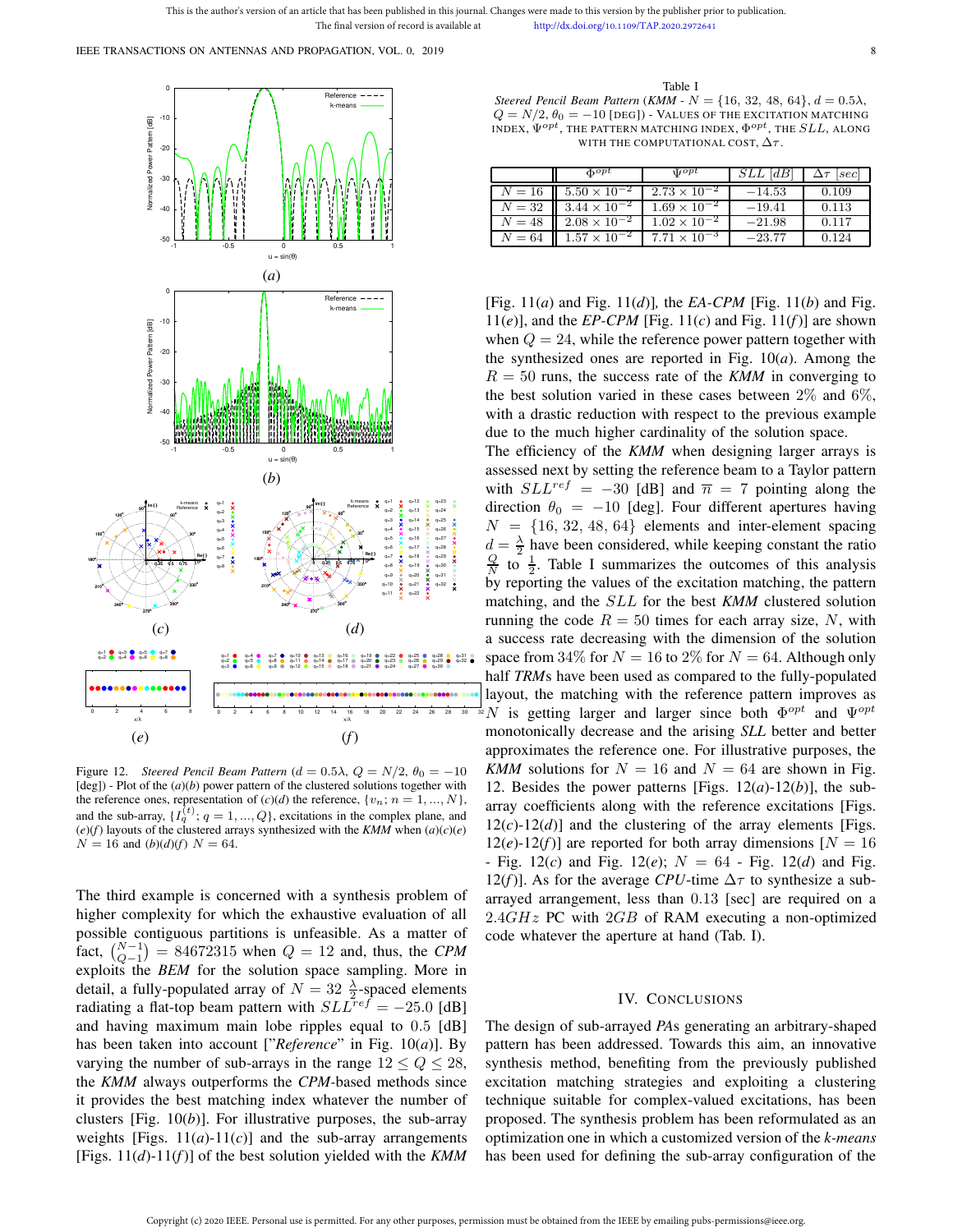IEEE TRANSACTIONS ON ANTENNAS AND PROPAGATION, VOL. 0, 2019 99

array elements, while the complex-valued sub-array weights have been yielded in closed form as the arithmetic means of the reference excitations generating the target pattern and belonging to the same cluster.

The main methodological advances of this work with respect to the state-of-the-art can be summarized in the following ones:

- the theoretical formulation of the sub-array synthesis problem in the excitation-matching framework for effectively dealing with the sub-array level generation of arbitrary-shaped beams by extending the theory developed in [19] and [25];
- the introduction of an innovative and ad-hoc approach based on the *k-means* for solving the synthesis problem at hand.

From the numerical assessment, the proposed *KMM* design method proved:

- to overcome the limitations of the *CPM*-based methods by enabling the retrieval of sub-array configurations not achievable with the *EA-CPM* and the *EP-CPM*;
- to provide a high convergence rate and a significant computational efficiency regardless the number of array elements and sub-arrays;
- to enable the sub-array level synthesis of arbitrary-shaped beams, including pencil beams with asymmetric sidelobes as well as shaped main lobes (e.g., cosecant-square and flat-top beams).

However, it is important to observe that there is a trade-off between the capability of the proposed approach in matching the reference pattern and the complexity of the arising feeding network, characterized by sub-arrays also containing elements non-physically contiguous in the array aperture.

Future works, outside the scope and objectives of this paper, will be concerned with the development of a constrained version of the proposed approach guaranteeing the design of sub-arrays of physically contiguous elements, the integration of the proposed method with some power pattern synthesis technique taking advantage of the multiple solutions existing for the same power pattern shape in case of uniformly spaced antenna arrays, the design of clustered planar and conformal arrays as well as of non-uniformly spaced arrays, and the study of a global synthesis strategy instead of the use of a local one which, although very effective and robust, has performance still depending on the initialization.

### ACKNOWLEDGEMENTS

A. Massa wishes to thank E. Vico for her never-ending inspiration, support, guidance, and help.

#### **REFERENCES**

- [1] R. L. Haupt and Y. Rahmat-Samii, "Antenna array developments: A perspective on the past, present and future," *IEEE Antennas Propag. Mag.*, vol. 57, no. 1, pp. 86-96, Feb. 2015.
- [2] R. J. Mailloux, *Phased Array Antenna Handbook*, 3rd ed. Norwood, MA: Artech House, 2018.
- [3] G. Oliveri et *al.*, "Co-design of unconventional array architectures and antenna elements for 5G base station," *IEEE Trans. Antennas Propag*., vol. 65, no. 12, pp. 6752-6767, Dec. 2017.
- [4] D. W. Prather et *al*., "Optically upconverted, spatially coherent phasedarray-antenna feed networks for beam-space MIMO in 5G cellular communications," *IEEE Trans. Antennas Propag*., vol. 65, no. 12, pp 6432-6443, 2017.
- [5] M. H. Novak, F. A. Miranda, and J. L. Volakis, "Ultra-wideband phased array for small satellite communications," *IET Microw. Antennas Propag.*, vol. 11, no. 9, pp. 1234-1240, 2017.
- [6] B.-H. Ku et *al.*, "A 77-81-GHz 16-element phased-array receiver with ±50◦ beam scanning for advanced automotive radars," *IEEE Trans. Microw. Theory Tech.*, vol. 62, no. 11, pp. 2823-2832, Nov. 2014.
- [7] J. S. Herd and M. D. Conwey, "The evolution to modern phased array architectures," *Proc. IEEE*, vol. 104, no. 3, pp. 519-529, Mar. 2016.
- [8] P. Rocca, G. Oliveri, R. J. Mailloux and A. Massa, "Unconventional phased array architectures and design methodologies - A review," *Proc. IEEE*, vol. 104, no. 3, pp. 544-560, Mar. 2016.
- [9] R. J. Mailloux, "Array grating lobes due to periodic phase, amplitude and time delay quantization," *IEEE Trans. Antennas Propag.*, vol. 32, no. 12, pp. 1364-1368, Dec. 1984.
- [10] R. L. Haupt, "Reducing grating lobes due to subarray amplitude tapering," *IEEE Trans. Antennas Propag*., vol. 33, no. 8, pp. 846-850, Aug. 1985.
- [11] D. A. McNamara, "Synthesis of sub-arrayed monopulse linear rrays through matching of independently optimum sum and difference excitations," *IEE Proc. H Microwave Antennas Propag*., vol. 135, no.5, pp. 293-296, 1988.
- [12] F. Ares, J. A. Rodriguez, E. Moreno, and S. R. Rengarajan, "Optimal compromise among sum and difference patterns," *J. Electromag. Waves Appl.*, vol. 10, no. 11, pp. 1543-1555, 1996.
- [13] P. Lopez, J. A. Rodriguez, F. Ares, and E. Moreno, "Subarray weighting for difference patterns of monopulse antennas: Joint optimization of subarray configurations and weights," *IEEE Trans. Antennas Propag*., vol. 49, no. 11, pp. 1606-1608, Nov. 2001.
- [14] R. L. Haupt, "Optimized weighting of uniform subarrays of unequal size," *IEEE Trans. Antennas Propag*., vol. 55, no. 4, pp. 1207-1210, Apr. 2007.
- [15] S. Caorsi, A. Massa, M. Pastorino, and A. Randazzo, "Optimization of the difference patterns for monopulse antennas by a hybrid real/integercoded differential evolution method," *IEEE Trans. Antennas Propag.*, vol. 53, no. 1, pp. 372-376, Jan. 2005.
- [16] Y. Chen, S. Yang, and Z. Nie, "The application of a modified differential evolution strategy to some array pattern synthesis problems," *IEEE Trans. Antennas Propagat.*, vol. 56, no. 7, pp. 1919-1927, Jul. 2008.
- [17] M. D'Urso, T. Isernia, and E. F. Meliadò, "An effective hybrid approach for the optimal synthesis of monopulse antennas," *IEEE Trans. Antennas Propag.*, vol. 55, no. 4, pp. 1059-1066, Apr. 2007.
- [18] P. Rocca, L. Manica, R. Azaro, and A. Massa, "A hybrid approach for the synthesis of sub-arrayed monopulse linear arrays," *IEEE Trans. Antennas Propag*. , vol. 57, no. 1, pp. 280-283, Jan. 2009.
- [19] L. Manica, P. Rocca, A. Martini, and A. Massa, "An innovative approach based on a tree-searching algorithm for the optimal matching of independently optimum sum and difference excitations," *IEEE Trans. Antennas Propag*., vol. 56, no. 1, pp. 58-66, Jan. 2008.
- [20] W. D. Fisher, "On grouping for maximum homogeneity," *American Statistical Journal*, vol. 53, no. 284, pp. 789-798, Dec. 1958.
- [21] L. Manica, P. Rocca, M. Benedetti, and A. Massa, "A fast graphsearching algorithm enabling the efficient synthesis of sub-arrayed planar monopulse antennas," *IEEE Trans. Antennas Propag*., vol. 57, no. 3, pp. 652-664, Mar. 2009.
- [22] P. Rocca, L. Manica, and A. Massa, "An improved excitation matching method based on an ant colony optimization for suboptimal-free clustering in sum-difference compromise synthesis," *IEEE Trans. Antennas Propag*., vol. 57, no. 8, pp. 2297-2306, Aug. 2009.
- [23] L. Manica, P. Rocca, G. Oliveri, and A. Massa, "Synthesis of multibeam sub-arrayed antennas through an excitation matching strategy," *IEEE Trans. Antennas Propag*., vol. 59, no. 2, pp. 482-492, Feb. 2011.
- [24] N. Anselmi, P. Rocca, M. Salucci, and A. Massa, "Contiguous phaseclustering in multibeam-on-receive scanning arrays," *IEEE Trans. Antennas Propag*., vol. 66, no. 11, pp. 5879-5891, Nov. 2018.
- [25] P. Rocca, M. A. Hannan, L. Poli, N. Anselmi, and A. Massa, "Optimal phase-matching strategy for beam scanning of sub-arrayed phased arrays," *IEEE Trans. Antennas Propag*., vol. 67, no. 2, pp. 951-959, Feb. 2019.
- [26] F. Wang, V. Balakrishnan, P. Y. Zhou, J. J. Chen, R. Yang, and C. Frank, "Optimal array pattern synthesis using semidefinite programming," *IEEE Trans. Signal Process*., vol. 51, no. 5, pp. 1172-1183, May 2003.